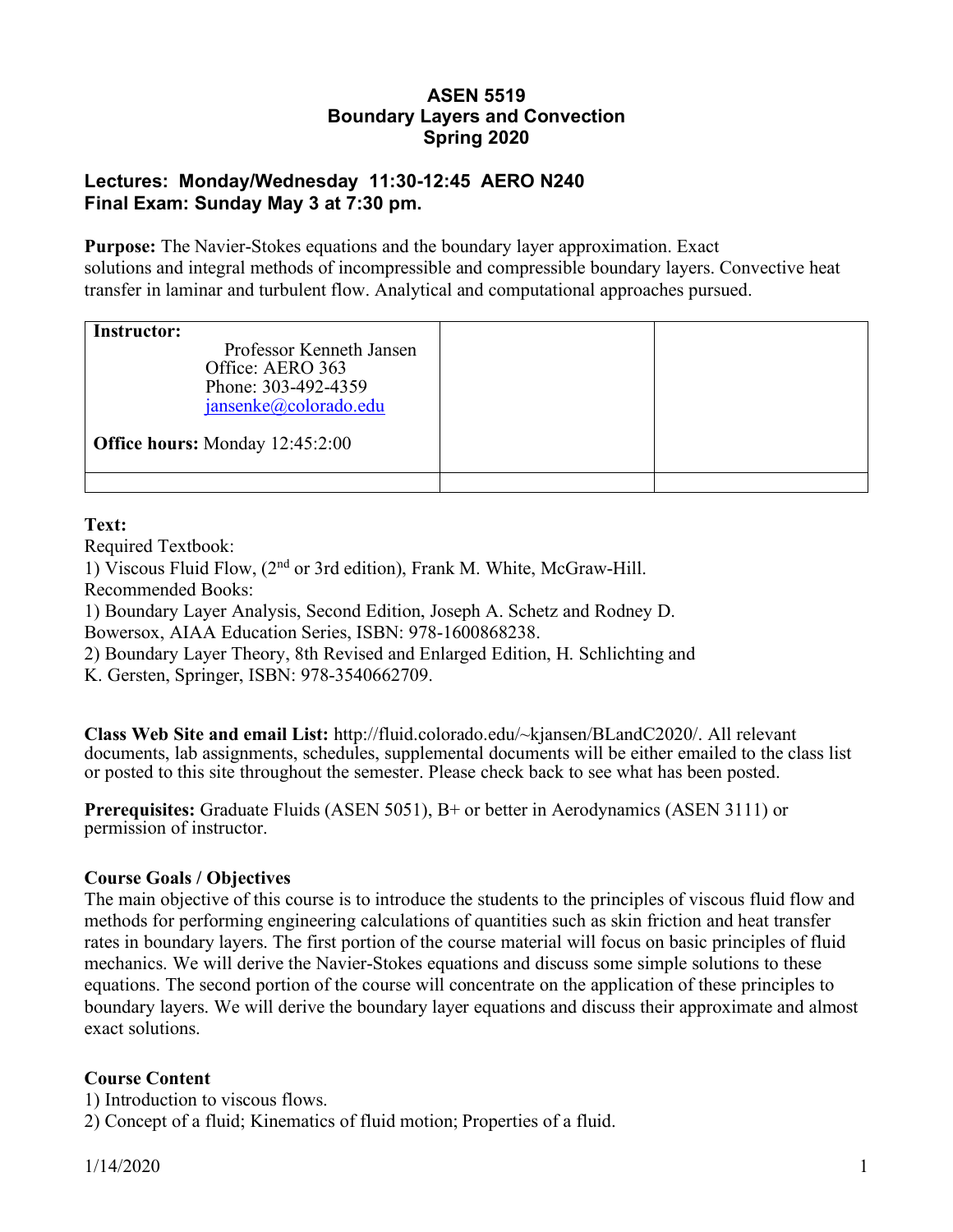3) Conservation laws for a continuum: mass, momentum and energy; Navier-Stokes equations.

4) Simple viscous solutions of Navier-Stokes equations, for example: Couette flow, Poiseuille flow.

5) Boundary layer equations; Incompressible boundary layers: Flow over a flat plate, Falkner-Skan solution, separation, stability, transition to turbulence, approximate solution techniques.

6) Thermal boundary layers: uncoupled solution to energy equation.

7) Compressible boundary layers: energy integral and Reynolds analogy.

8) Computational approaches applied in all topics.

### **Student Learning Outcomes**

1. Understand concept of viscous fluid flows and basic conservation laws (to derive basic governing equations).

2. Be able to find solution to simple viscous flows.

3. Ability to derive boundary layer equations and find their solution (including similarity analysis and integral methods).

4. Develop basic understanding of transition and turbulence as well as compressible boundary layers.

#### **Grading**

*Grade Breakdown According to Assignments*: Your final grade is determined according to the following percentage breakdown:

| Spot reading quizzes | 10      |
|----------------------|---------|
| Midterm Exam         | 40      |
| Final Exam           | 40      |
| Homework             | 10      |
|                      | $100\%$ |

#### *Comments on Grades*

Our grading scheme is not assigned to reward or punish. It is designed to indicate your level of competency compared to the standard that we set. Do you meet the minimum level of competency? Do you exceed the minimum? Are you below the minimum? This should be indicated by the final grade. The final grade indicates your readiness to continue to the next level of courses. Meeting the minimum requirements indicates that you are prepared to continue at least at the minimum level required for the next in the sequence of courses. Exceeding the minimum means you are ready to enter the next course and that you have mastery of material beyond the minimum, i.e., you show some level of proficiency.

## **Important Notes and some Q&A:**

- 1. *Homework assignments are due at the start of class on the due date.* There is a five-minute grace period, 11:30 pm – 11:35 am, during which the homework may be submitted. If you must miss class for an excused absence, you may submit your homework early. Late assignments are aged as follows: 1) before start of next class period (90%), 2) before start of second class period (80%), and 3) before final (50%).
- 2. Collaboration is permitted on homework. You may discuss the means and methods for formulating and solving problems and even compare answers, but you are not free to copy someone's assignment. *Copying material from any resource (including solutions manuals) and submitting it as one's own is considered plagiarism and is an Honor Code violation. Remember, the less you think about the problems yourself, the less you actually learn, and the more difficult it will be to succeed on exams.*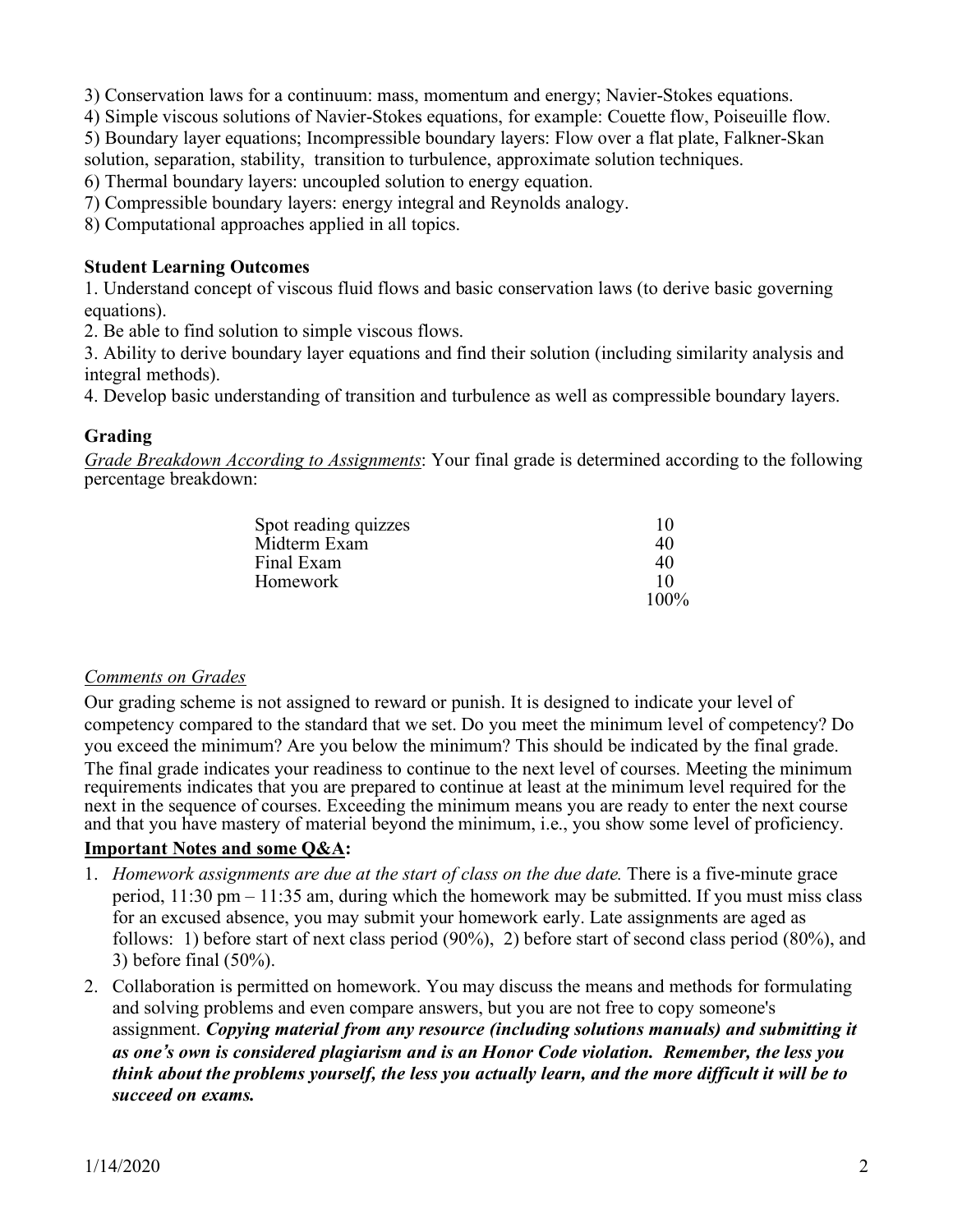**Collaboration on quizzes or exams, using another student's work as your own, or allowing another student to use your work as their own is academic misconduct and is not tolerated.** If you are caught in any of these activities, you will receive a grade of "F" for the course and a report will be made to the Dean's office for further punitive action.

- 3. Attendance to all scheduled lecture/discussion a periods is expected. In addition to announced exams, random unit quizzes may be given during any lecture/discussion. Like the scheduled quizzes and exams, there are no make-ups.
- 4. Some assignments require access to a computer, basic programming skills, and familiarity with some programming languages and/or environments similar to what is covered in introductory computing courses.
- 5. This class is not graded on a "curve"; there are absolute expectations of performance. However, we reserve the right to normalize the class grades based on the highest performance in the class.

#### **Special Campus Notes**

## **Accommodation For Disabilities**

If you qualify for accommodations because of a disability, please submit to your professor a letter from Disability Services in a timely manner (for exam accommodations provide your letter at least one week p the exam) so that your needs can be addressed. Disability Services determines accommodations based documented disabilities. Contact Disability Services at 303-492-8671 or by e-mail at dsinfo@colorado.ed you have a temporary medical condition or injury, see Temporary Injuries quidelines under the Quick Lin the Disability Services website and discuss your needs with your professor.

## **Religious Holidays**

Campus policy regarding religious observances requires that faculty make every effort to deal reasonabl fairly with all students who, because of religious obligations, have conflicts with scheduled exams, assignent or required attendance. In this class, you must let the instructors know of any such conflicts within the first weeks of the semester so that we can work with you to make reasonable arrangements. See campus po regarding religious observances for full details.

## **Classroom and On-Campus Behavior**

Students and faculty each have responsibility for maintaining an appropriate learning environment, not o while in class but *also while working outside of class such as in labs and study areas.* Those who fail to a to such behavioral standards may be subject to discipline. Professional courtesy and sensitivity are espe important with respect to individuals and topics dealing with differences of race, color, culture, religion, ci politics, veteran's status, sexual orientation, gender, gender identity and gender expression, age, disability nationalities. Class rosters are provided to the instructor with the student's legal name. We will gladly hor your request to address you by an alternate name or gender pronoun. Please advise us of this preferend early in the semester so that we may make appropriate changes to our records. For more information, see policies on classroom behavior and the student code.

## **Discrimination and Harassment**

The University of Colorado Boulder (CU-Boulder) is committed to maintaining a positive learning, working living environment. CU-Boulder will not tolerate, both in-class and outside of class, acts of sexual miscor discrimination, harassment or related retaliation against or by any employee or student. CU's Sexual Misconduct Policy prohibits sexual assault, sexual exploitation, sexual harassment, intimate partner abus (dating or domestic violence), stalking or related retaliation. CU-Boulder's Discrimination and Harassmer Policy prohibits discrimination, harassment or related retaliation based on race, color, national origin, sex pregnancy, age, disability, creed, religion, sexual orientation, gender identity, gender expression, veteran status, political affiliation or political philosophy. Individuals who believe they have been subject to misco